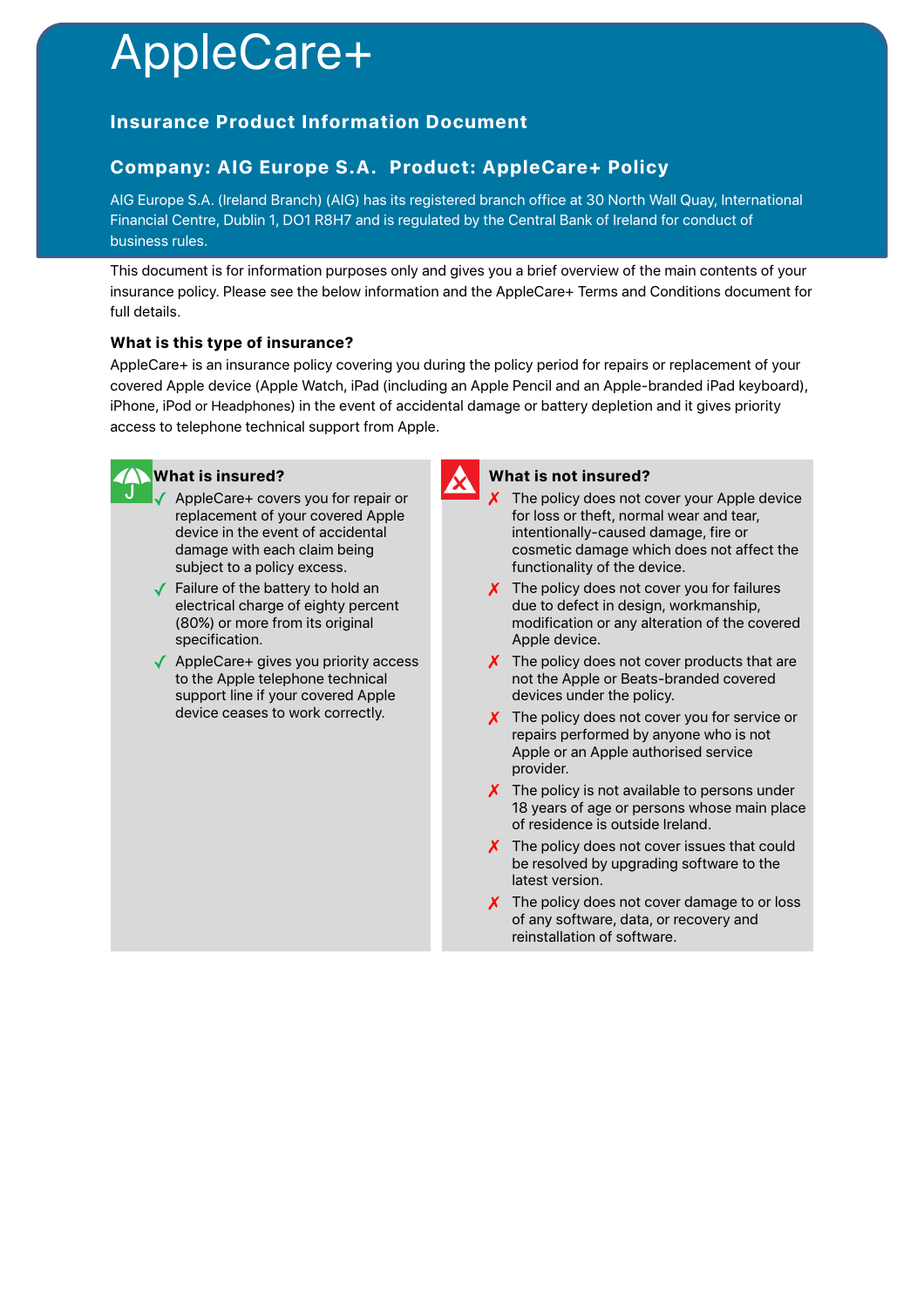



#### **Where am I covered?**

- If you purchase cover for your Apple device you are protected by the AppleCare+ policy worldwide providing you return the covered device to Apple, an Apple authorised reseller or an Apple authorised service provider.
- ✓ If you seek to make a claim in a country that is not the country of purchase, you will need to comply with all applicable import and export laws and regulations, and you will be responsible for all customs duties, value added tax and other associated taxes and charges that may apply.



#### **What are my obligations?**

- You will take all reasonable precautions to protect your Apple covered device against an insured event and shall use and maintain the Apple covered device in accordance with its manufacturer instructions.
- You must report your claim as soon as possible by one of the methods and by following the claims procedure set out in the policy.
- You must provide information about the symptoms and causes of the damage to or problems you have experienced with the covered device when making a claim. To allow Apple to troubleshoot and otherwise assist with your claim, if requested you must provide information, including but not limited to the device serial number, model, version of the operating system and software installed.
- You must ensure where possible that your software and data residing on the covered device is backed up. Apple will not be responsible for any loss of software or data residing on the covered device when it is submitted as part of a claim under this policy.
- You will be responsible for reinstalling all other software programs, data and passwords onto the device.



#### **When and how do I pay?**

If you agree to pay the premium in full upfront, it must be paid before you can receive coverage or technical support, and no claim will be met under this policy if the premium has not been paid in full.

If you pay the premium by instalments, you will be required to enter into a payment plan agreement with a payment plan provider, and you will receive the hardware coverage or technical support from the time you enter into the payment plan agreement. You must ensure to pay your instalments in accordance with the terms and conditions of your payment plan agreement.